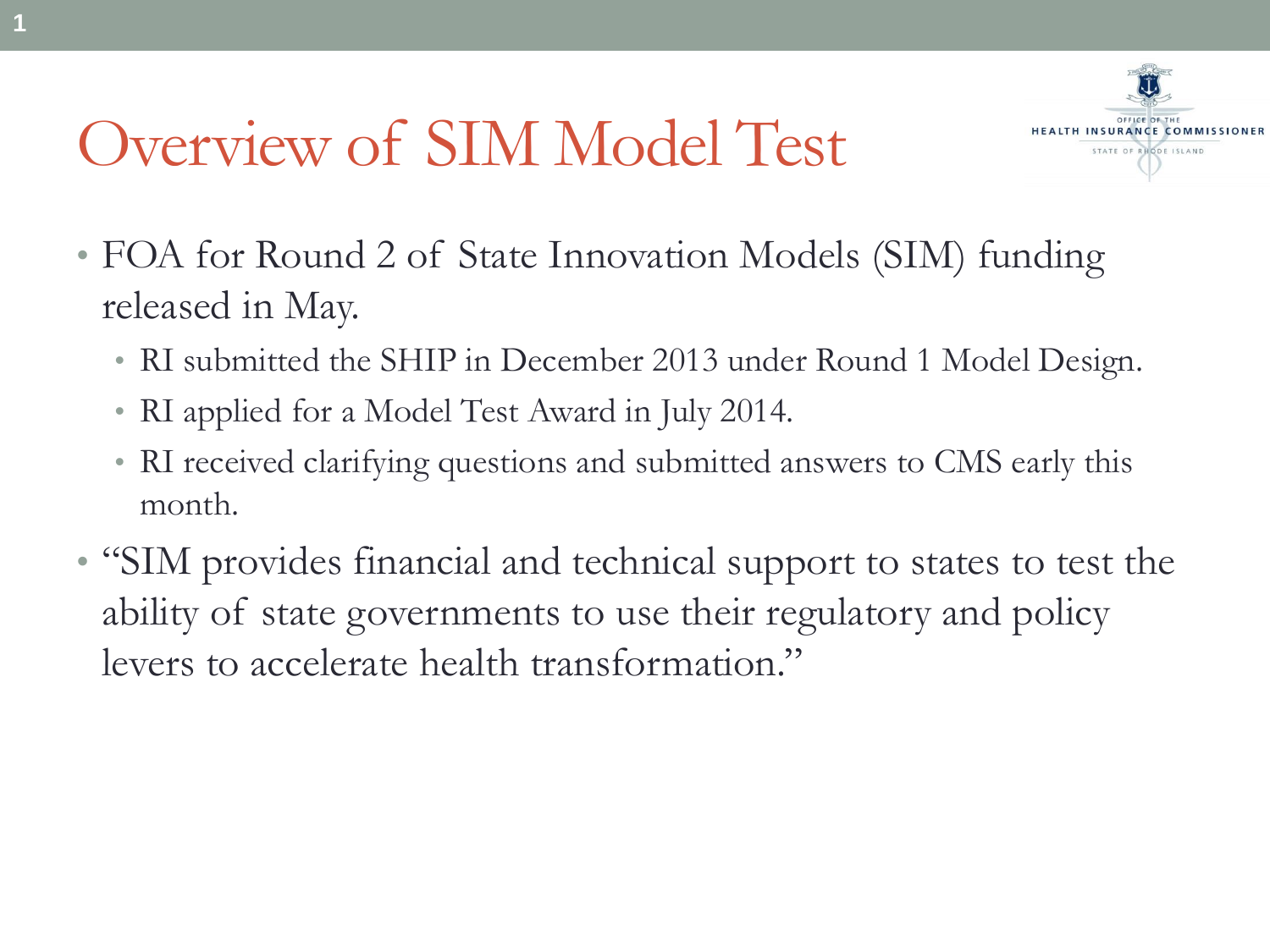# Model Test Requirements



- Plan to improve population health.
- Health care delivery system transformation plan.
- Payment and/or service delivery model.
- Leveraging regulatory authority.
- Health information technology plan.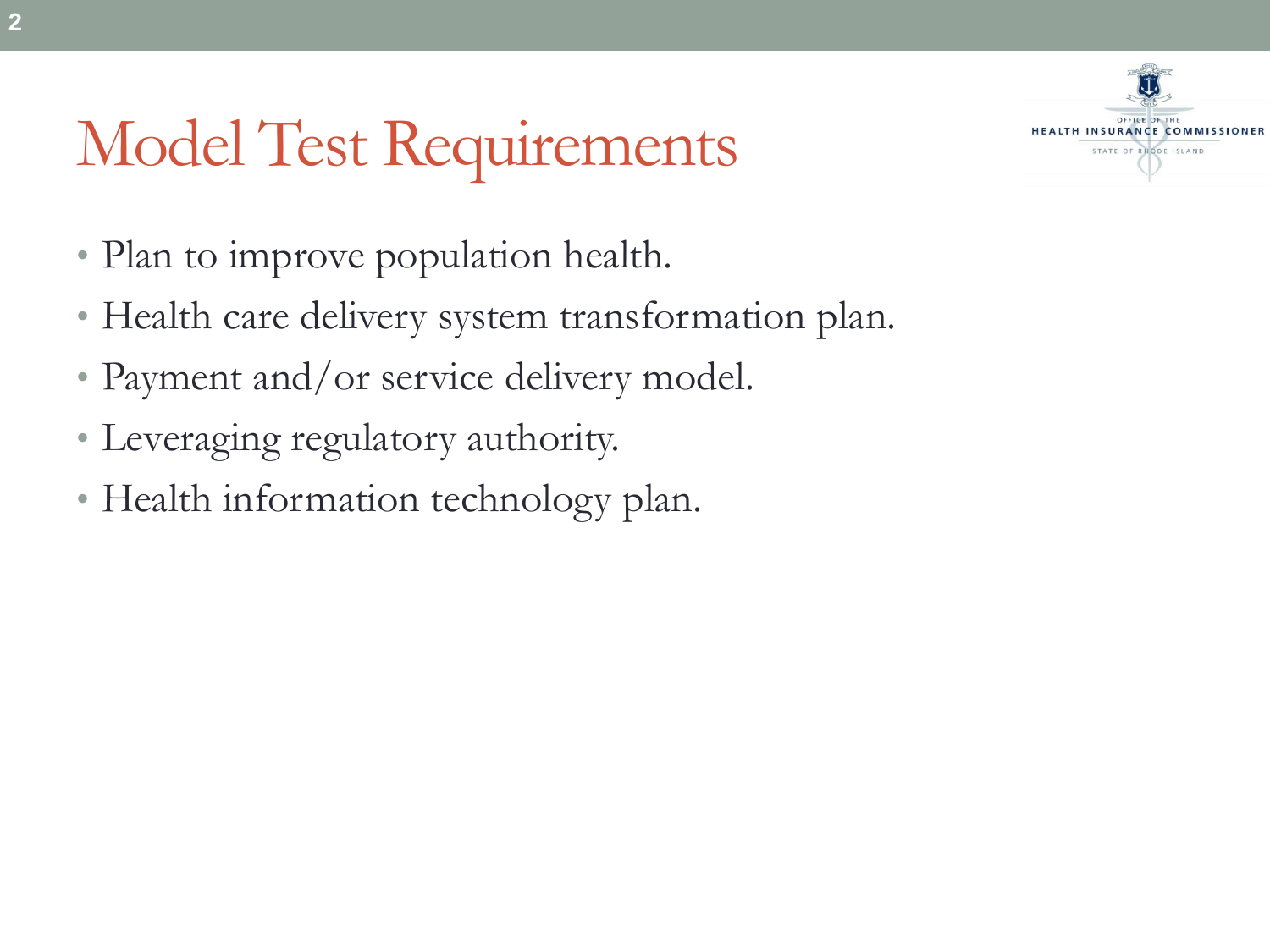# RI Value-based Care Paradigm



- Goals:
	- To achieve 80% of payment for health services in fee-for-service alternatives that link payment to value;
	- Care is coordinated across all providers and settings; and,
	- Providers across the state participate in integrated or virtually integrated delivery models.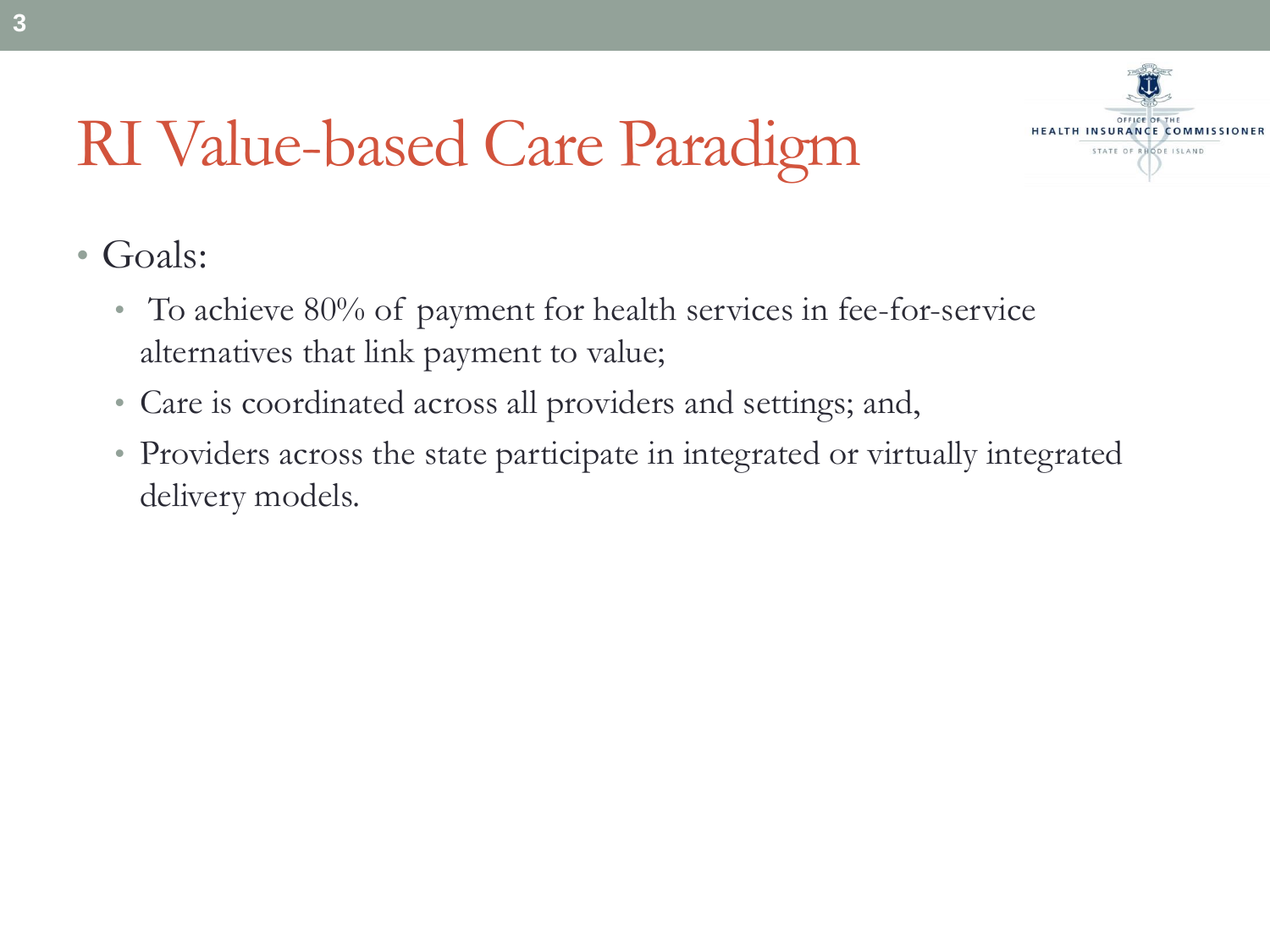#### SIM Governance



- If awarded, the SIM Model Test grant will live with EOHHS.
- The **Healthy Rhode Island Steering Committee** a stakeholder group – "is charged with setting the strategic direction and policy goals of the grant effort."

| State:                                      | <b>Physicians and Practice:</b>           |
|---------------------------------------------|-------------------------------------------|
| Office of Governor                          | Coastal Medical                           |
| Office of Lt. Governor                      | Rhode Island Primary Care Physicians      |
| Executive Office of Health and Human        | Corporation                               |
| Services                                    | <b>RI Health Center Association</b>       |
| Department of Health                        | Rhode Island Medical Society              |
| Department of Behavioral Healthcare,        |                                           |
| Developmental Disabilities, and Hospitals   | <b>Behavioral Health:</b>                 |
| Office of Health Insurance Commissioner     | RI Council of Community Mental Health     |
| Department of Administration - HealthSource | Organizations                             |
| RI and State Employee Health Plan           | Drug and Alcohol Treatment Association of |
|                                             | Rhode Island                              |
| <b>Payer Organizations:</b>                 |                                           |
| Blue Cross Blue Shield of RI                | <b>Children and Youth:</b>                |
| Neighborhood Health Plan                    | <b>RI</b> Kids Count                      |
| Tufts Health Plan                           |                                           |
| United Healthcare of New England            | Long-term Care                            |
|                                             | Carelink                                  |
| Hospitals:                                  |                                           |
| Lifespan                                    | Community                                 |
| Care New England                            | <b>YMCA</b> of Greater Providence         |
| South County Hospital                       |                                           |
| Charter CARE                                |                                           |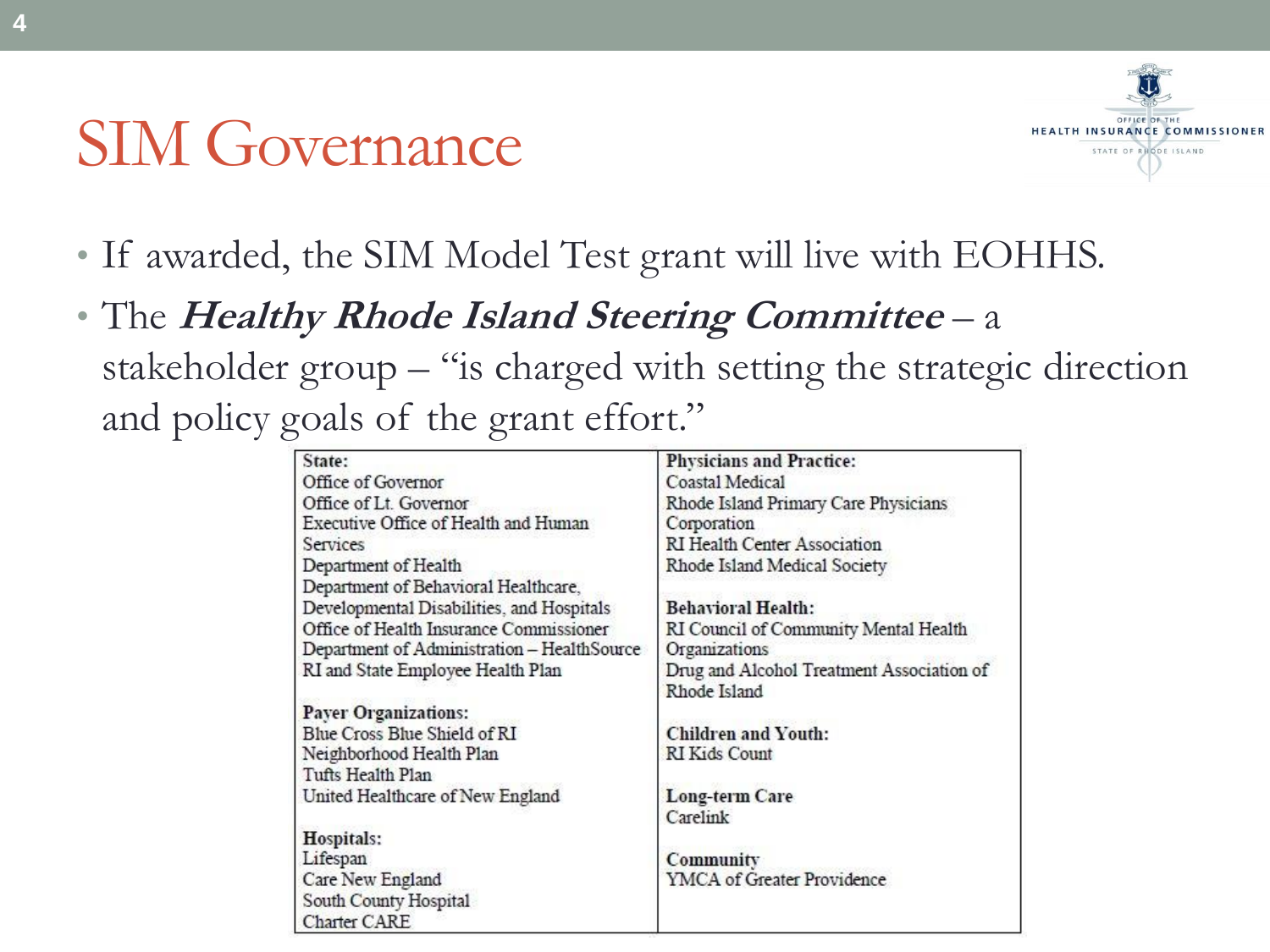### Promoting Payment and Delivery System Reform



- Population-based care: provider organizations are accountable for the total cost and quality of care for a defined population
	- Requires a robust primary care infrastructure
- OHIC can help promote transformation:
	- Actively promote PCMH development (e.g. developing shared communitybased infrastructure to support small, unaffiliated practices)
	- Maximize natural ACO development
	- Implement purchasing and accountability strategies to move the system towards population-based care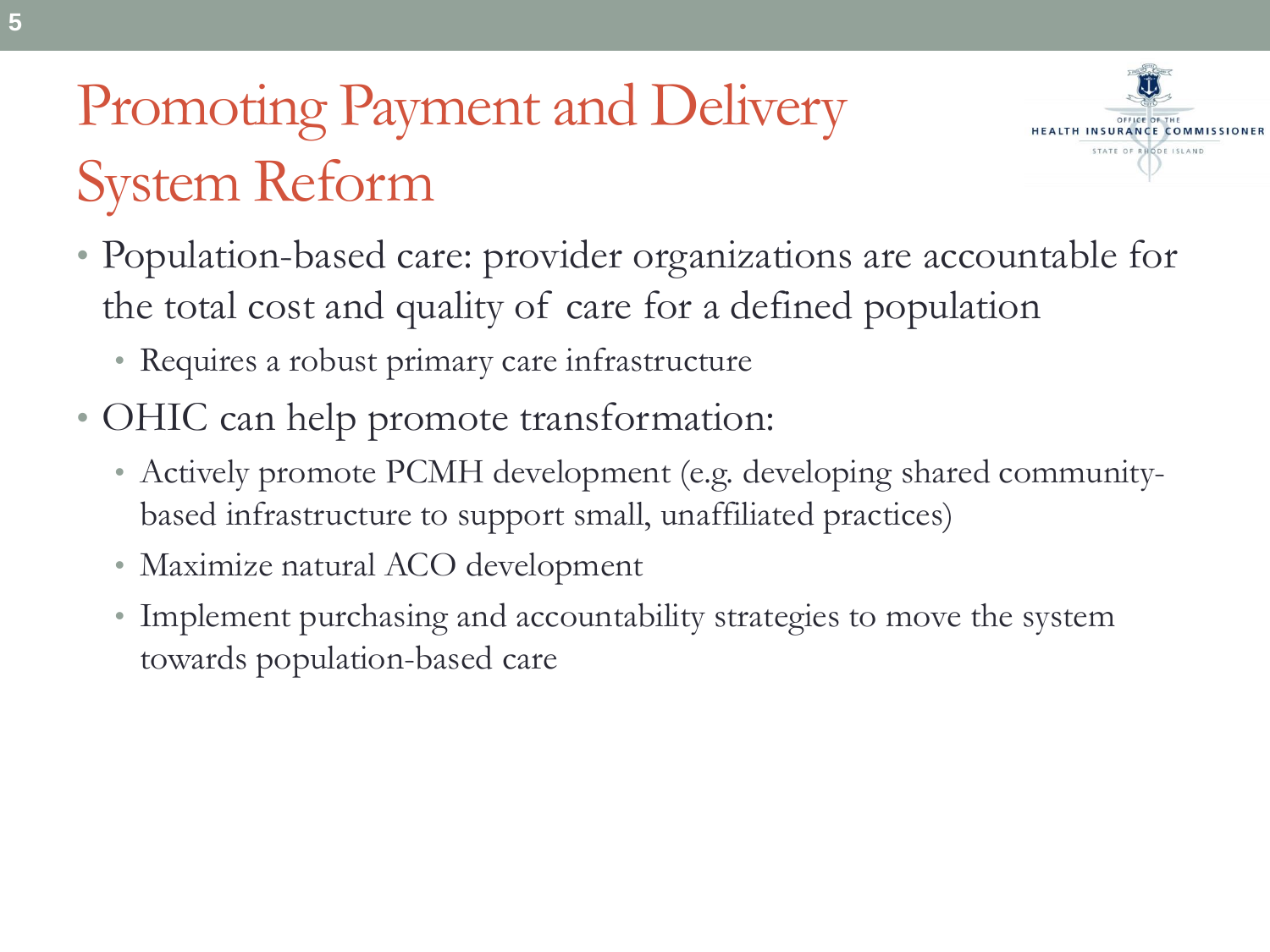### Affordability Standards Revisions: Timeline



- Now: Soliciting comments from insurers after a second round of revisions
- September October: draft proposed regulations and begin public comment process
- October HIAC Meeting: in-depth presentation on revised Affordability Standards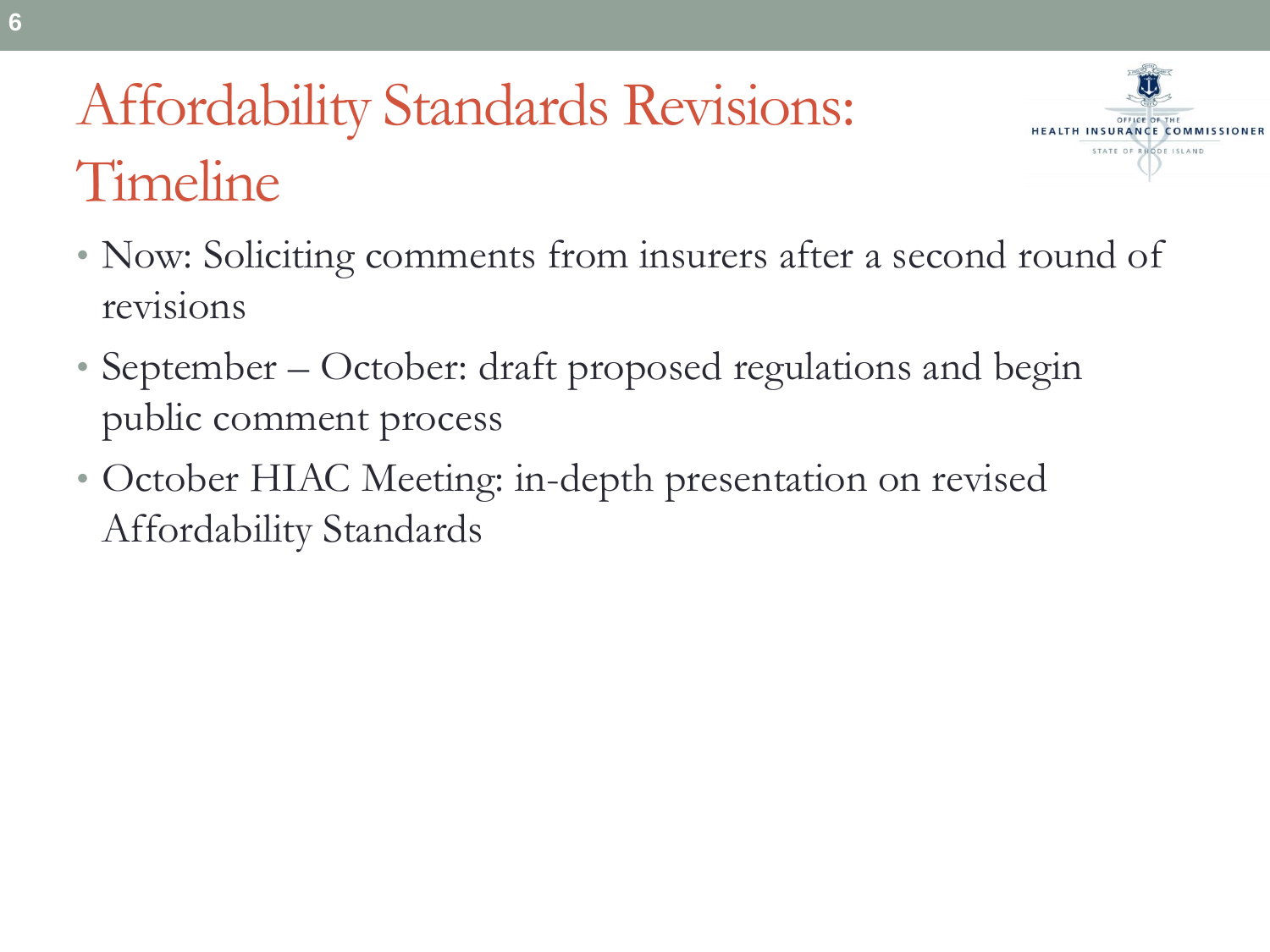# Primary Care Spend



- In-depth benchmarking study needed
- Hold carriers to aggregate 2014 primary care spend levels
- Define "direct" and "indirect" primary care spend categories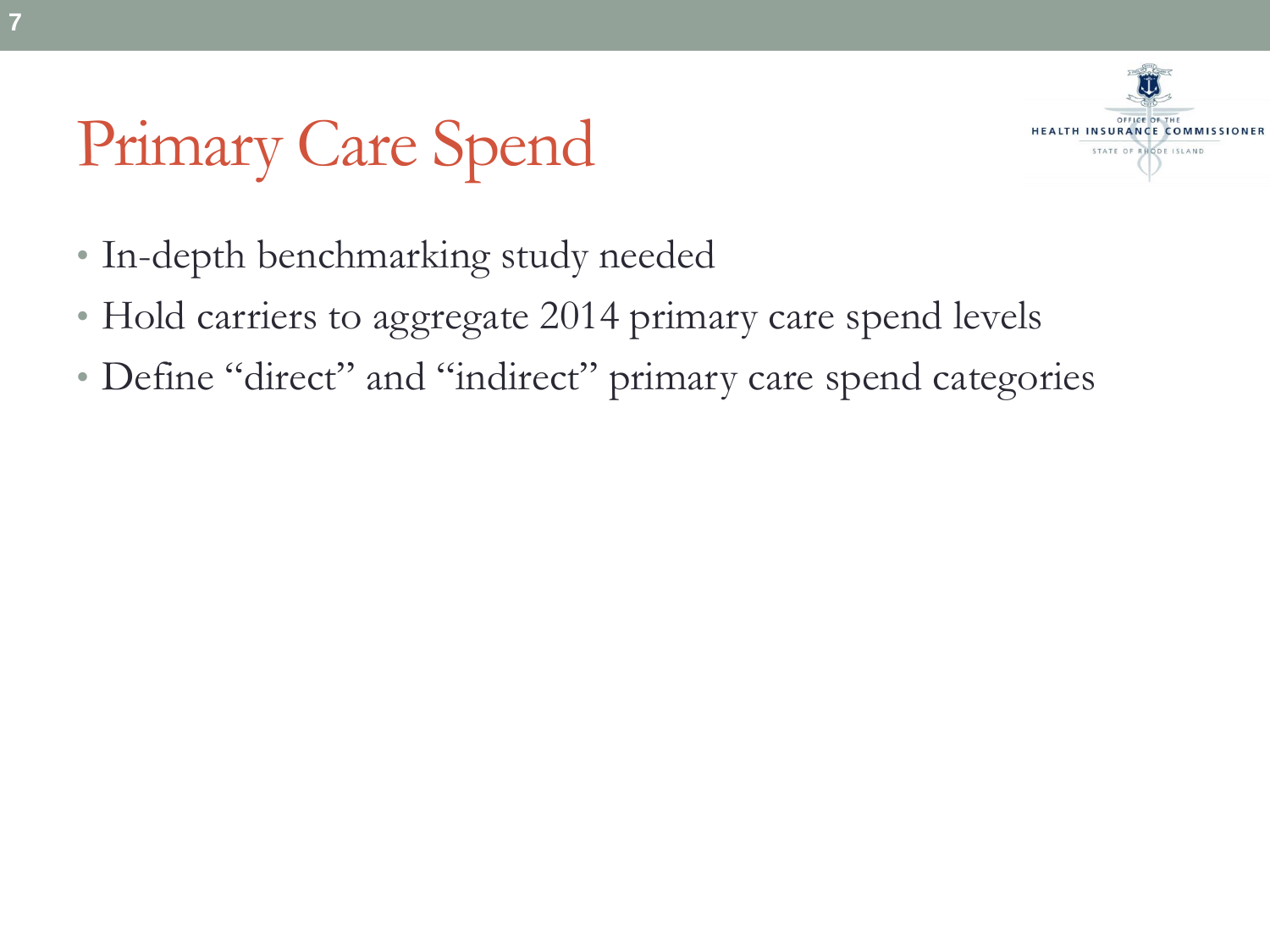#### Patient-Centered Medical Home



- Target: 80% of covered lives in delivery system/payment transformation models
- Hold stakeholder convenings to discuss:
	- Year by year expansion targets
	- Approaches to provide assistance to coaches (e.g. Community Health Teams)
	- Alignment on performance measurement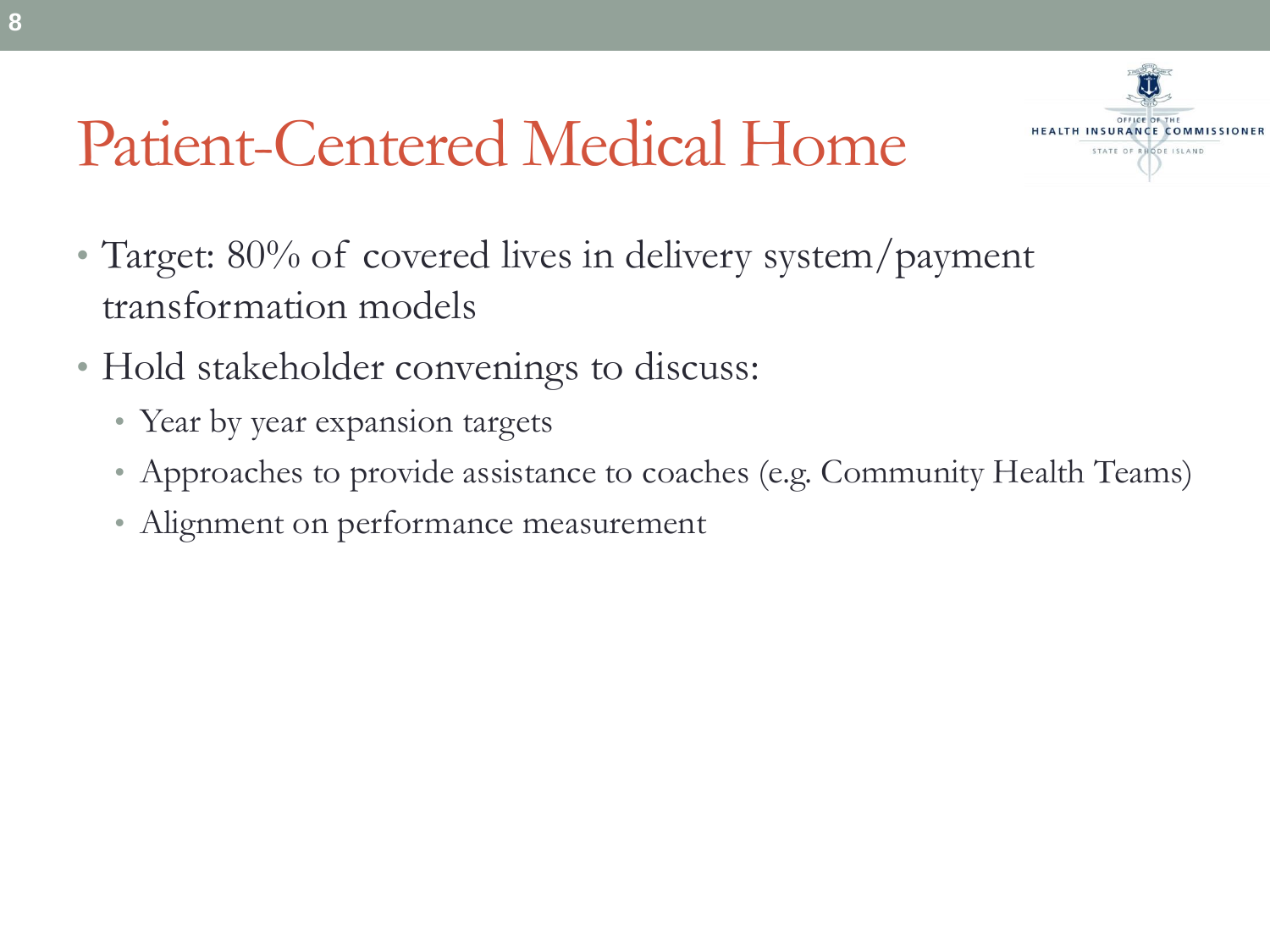



• Continue support of CurrentCare